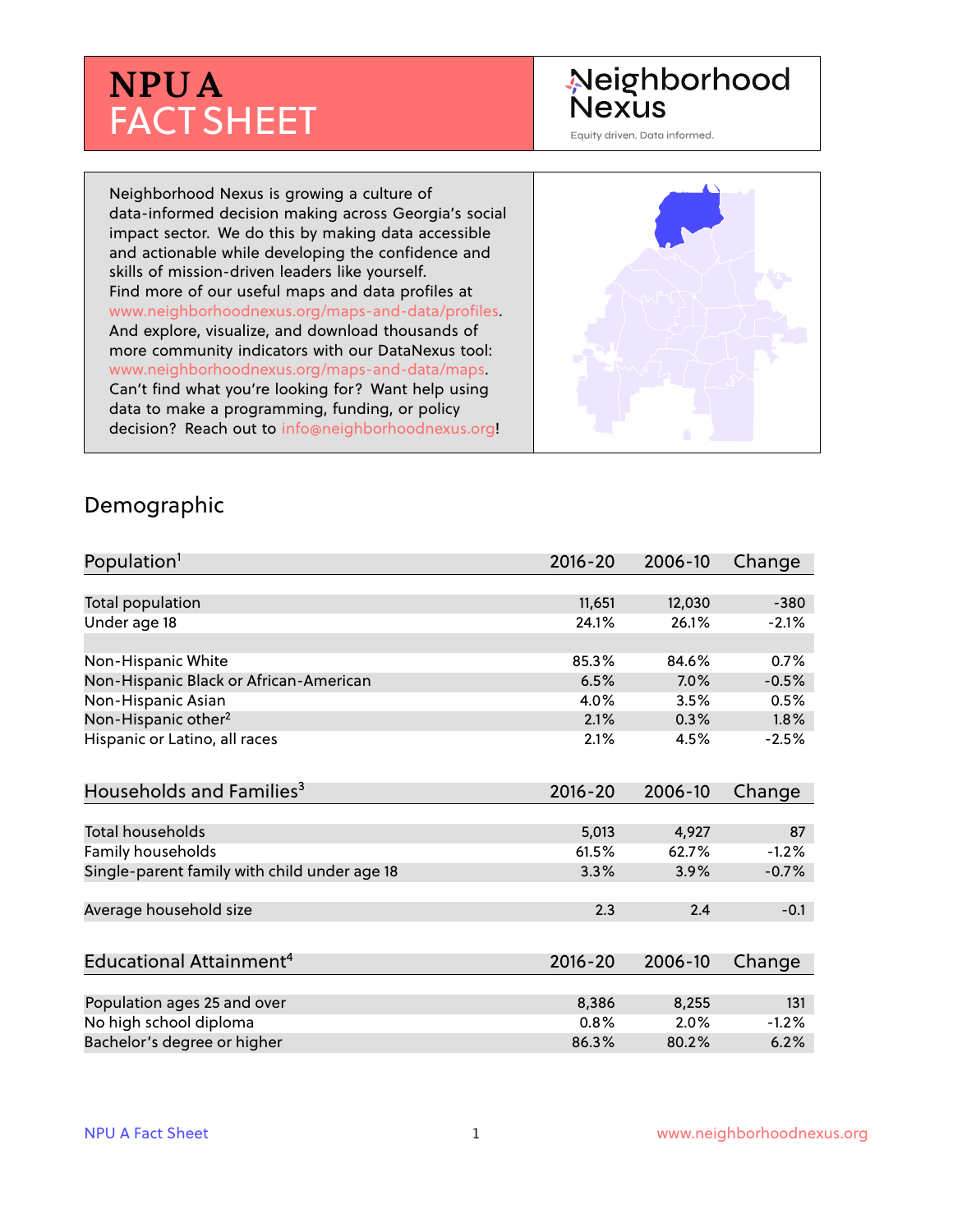## Change Measures, continued...

| Employment <sup>5</sup>                            | $2016 - 20$ | 2006-10   | Change   |
|----------------------------------------------------|-------------|-----------|----------|
|                                                    |             |           |          |
| Total workers residing in NPU                      | 4,799       | 3,521     | 1,278    |
| Workers with earnings \$1250/month or less         | 10.0%       | 15.1%     | $-5.1%$  |
| Workers with earnings \$1251/month to \$3333/month | 13.2%       | 19.5%     | $-6.3%$  |
| Workers with earnings greater than \$3333/month    | 76.8%       | 65.4%     | 11.4%    |
| Total jobs located in NPU                          | 7,360       | 12,431    | $-5,071$ |
| Jobs with earnings \$1250/month or less            | 20.1%       | 12.5%     | 7.7%     |
| Jobs with earnings \$1251/month to \$3333/month    | 26.5%       | 29.7%     | $-3.2%$  |
| Jobs with earnings greater than \$3333/month       | 53.4%       | 57.9%     | $-4.4%$  |
|                                                    |             |           |          |
| Jobs/workers ratio                                 | 1.5         | 3.5       | $-2.0$   |
| Income and Poverty <sup>6</sup>                    | $2016 - 20$ | 2006-10   | Change   |
|                                                    |             |           |          |
| Median household income                            | \$178,663   | \$136,203 | \$42,460 |
|                                                    |             |           |          |
| Population for whom poverty status is determined   | 11,571      | 12,007    | $-436$   |
| Population below poverty                           | 2.7%        | 3.4%      | $-0.7%$  |
| Housing <sup>7</sup>                               | 2016-20     | 2006-10   | Change   |
|                                                    |             |           |          |
| Total housing units                                | 5,613       | 5,575     | 38       |
| Occupied housing units                             | 89.3%       | 88.4%     | 0.9%     |
| Vacant housing units                               | 10.7%       | 11.6%     | $-0.9%$  |
| Occupied housing units                             | 5,013       | 4,927     | 87       |
|                                                    | 71.2%       | 69.1%     | 2.1%     |
| Owner occupied housing units                       |             |           |          |
| Renter occupied housing units                      | 28.8%       | 30.9%     | $-2.1%$  |
| Access to a Vehicle <sup>8</sup>                   | $2016 - 20$ | 2006-10   | Change   |
|                                                    |             |           |          |
| Occupied housing units                             | 5,013       | 4,927     | 87       |
| No vehicle available                               | 3.8%        | 3.1%      | 0.7%     |
|                                                    |             |           |          |
| Crime Rates, per 10,000 Population <sup>9</sup>    | 2017-21     | 2012-16   | Change   |
|                                                    |             |           |          |
| All Part I crimes                                  | 161.5       | 221.7     | $-60.2$  |
| Violent crime                                      | 6.4         | 9.6       | $-3.3$   |
| Murder                                             | 0.2         | 0.0       | 0.2      |
| Robbery                                            | 2.4         | 6.3       | $-3.9$   |
| Aggravated assault                                 | 3.8         | 3.3       | 0.5      |
| Property crime                                     | 155.2       | 212.1     | $-56.9$  |
| <b>Burglary</b>                                    | 18.0        | 45.7      | $-27.7$  |
| Larceny                                            | 114.5       | 150.2     | $-35.7$  |
| Vehicle theft                                      | 22.7        | 16.1      | 6.5      |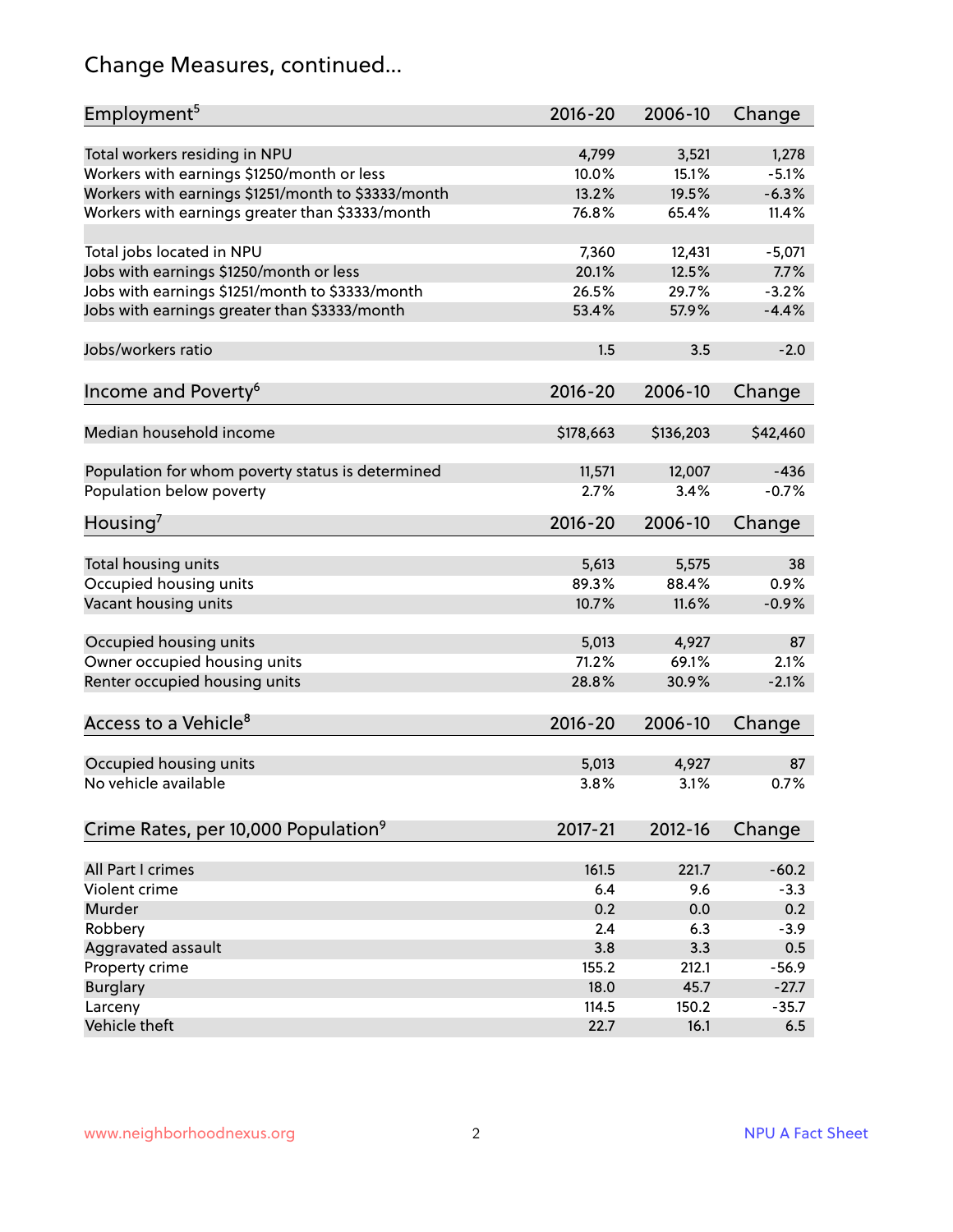## Current Data: Demographic

| Sex and Age, 2016-20 <sup>10</sup>                    | <b>Estimate</b> | Margin of Error |
|-------------------------------------------------------|-----------------|-----------------|
| Total population                                      | 11,651          | $\pm$ 977       |
| Male                                                  | 50.0%           | $\pm 2.9\%$     |
| Female                                                | 50.0%           | $\pm 2.2\%$     |
| Under 5 years                                         | 4.3%            | $\pm1.6\%$      |
| 5 to 9 years                                          | 6.4%            | $\pm 1.3\%$     |
| 10 to 14 years                                        | 8.4%            | $\pm 1.9\%$     |
| 15 to 19 years                                        | 6.0%            | $\pm 1.5\%$     |
| 20 to 24 years                                        | 2.9%            | $\pm 1.2\%$     |
| 25 to 34 years                                        | 8.6%            | $\pm$ 3.1%      |
| 35 to 44 years                                        | 13.8%           | $\pm 2.2\%$     |
| 45 to 54 years                                        | 17.0%           | ±1.9%           |
| 55 to 59 years                                        | 5.7%            | $\pm 1.3\%$     |
| 60 to 64 years                                        | 5.5%            | $\pm 1.2\%$     |
| 65 to 74 years                                        | 11.6%           | $\pm 2.0\%$     |
| 75 to 84 years                                        | 5.0%            | $\pm$ 1.2%      |
| 85 years and over                                     | 4.7%            | $\pm$ 3.2%      |
| Median age (years)                                    | 44.7            | $\pm$ 0.9       |
| Race and Ethnicity, 2016-20 <sup>11</sup>             | <b>Estimate</b> | Margin of Error |
| <b>Total population</b>                               | 11,651          | $\pm$ 977       |
| Hispanic or Latino (of any race)                      | 2.1%            | $\pm 1.2\%$     |
| Not Hispanic or Latino                                | 97.9%           | $\pm1.7\%$      |
| White alone                                           | 85.3%           | $\pm 4.1\%$     |
| Black or African American alone                       | 6.5%            | $\pm 2.2\%$     |
| American Indian and Alaska Native alone               | 0.0%            | $\pm$ 0.2%      |
| Asian alone                                           | 4.0%            | $\pm1.8\%$      |
| Native Hawaiian and other Pacific Islander alone      | 0.0%            | $\pm$ 0.2%      |
| Some other race alone                                 | 0.2%            | $\pm$ 0.3%      |
| Two or more races                                     | 1.9%            | $\pm 1.2\%$     |
| U.S. Citizenship Status, 2016-20 <sup>12</sup>        | <b>Estimate</b> | Margin of Error |
| Foreign-born population                               | 769             | $\pm 239$       |
| Naturalized U.S. citizen                              | 56.6%           | $\pm$ 6.5%      |
| Not a U.S. citizen                                    | 43.4%           | $\pm 20.6\%$    |
| Citizen, Voting Age Population, 2016-20 <sup>13</sup> | Estimate        | Margin of Error |
| Citizen, 18 and over population                       | 8,558           | $\pm$ 677       |
| Male                                                  | 49.7%           | $\pm$ 4.6%      |
| Female                                                | 50.3%           | ±3.3%           |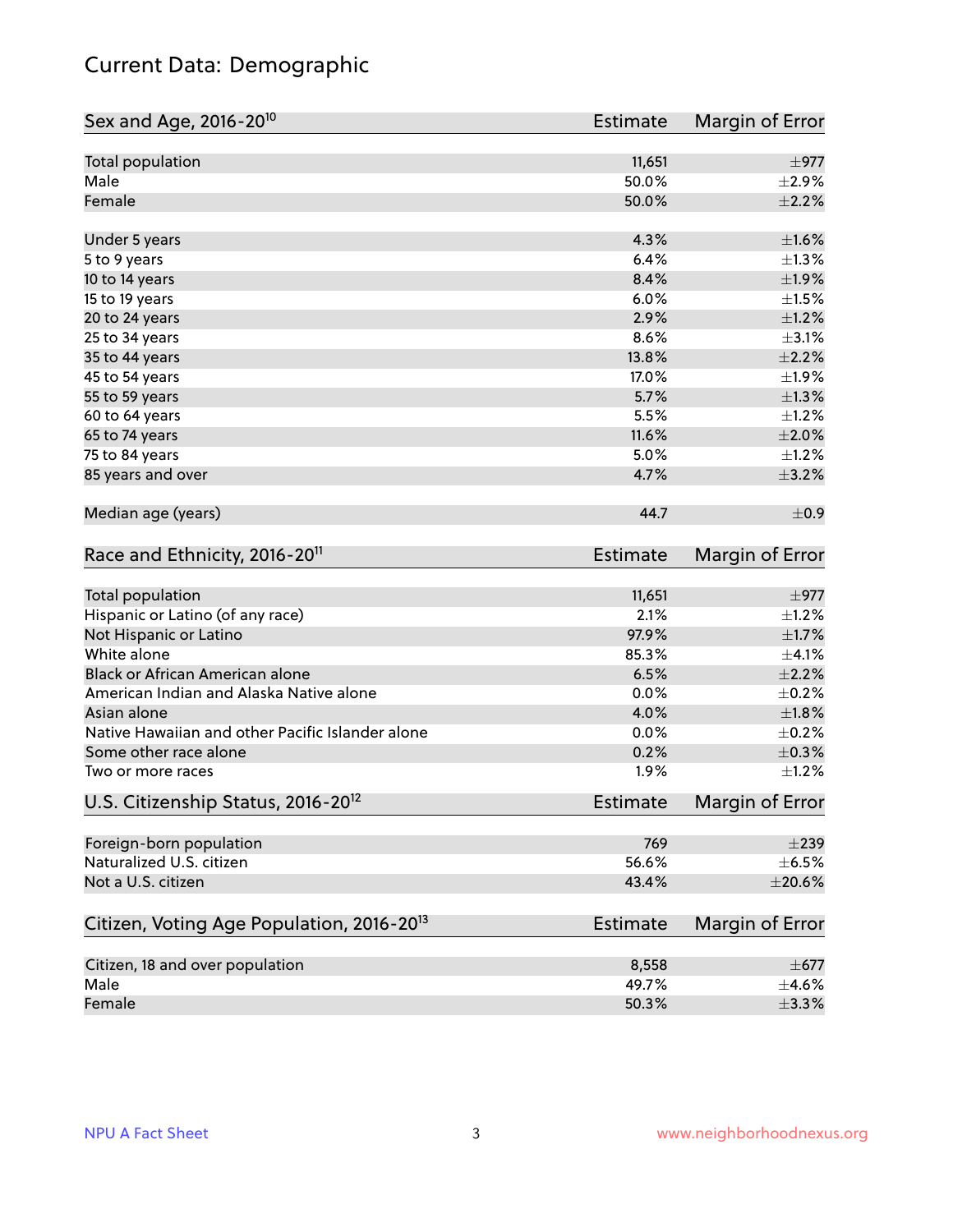#### Current Data: Economic

| Income, 2016-20 <sup>14</sup>                                     | <b>Estimate</b> | Margin of Error         |
|-------------------------------------------------------------------|-----------------|-------------------------|
| All households                                                    | 5,013           | $\pm 455$               |
| Less than \$10,000                                                | 1.9%            | $\pm$ 1.4%              |
| \$10,000 to \$14,999                                              | 0.9%            | $\pm 1.1\%$             |
| \$15,000 to \$24,999                                              | 5.2%            | $\pm$ 4.7%              |
| \$25,000 to \$34,999                                              | 2.0%            | $\pm 1.2\%$             |
|                                                                   |                 | $\pm$ 3.8%              |
| \$35,000 to \$49,999                                              | 7.5%            |                         |
| \$50,000 to \$74,999                                              | 9.1%            | $\pm 3.0\%$             |
| \$75,000 to \$99,999                                              | 6.4%            | $\pm 2.4\%$             |
| \$100,000 to \$149,999                                            | 12.5%           | $\pm 3.0\%$             |
| \$150,000 to \$199,999                                            | 8.1%            | $\pm 4.1\%$             |
| \$200,000 or more                                                 | 46.6%           | $\pm$ 4.5%              |
| Median household income (dollars)                                 | \$178,663       | ±17,357                 |
| Mean household income (dollars)                                   | \$327,695       | ±49,428                 |
| Households with earnings                                          | 80.7%           | $\pm$ 0.8%              |
| Mean earnings (dollars)                                           | \$295,735       | $±$ 28,040              |
| Households with Social Security                                   | 29.0%           | $\pm$ 6.7%              |
| Mean Social Security income (dollars)                             | \$27,757        | $\pm$ 5,512             |
| Households with retirement income                                 | 17.5%           | $\pm$ 5.0%              |
| Mean retirement income (dollars)                                  | \$80,440        | $\pm$ 27,240            |
| Households with Supplemental Security Income                      | 1.2%            | $\pm$ 0.9%              |
| Mean Supplemental Security Income (dollars)                       | \$10,246        | $\pm$ 8,173             |
| Households with cash public assistance income                     | 1.6%            | $\pm$ 3.7%              |
| Mean cash public assistance income (dollars)                      | \$0             | $\pm 0$                 |
| Households with Food Stamp/SNAP benefits in the past 12<br>months | 0.9%            | $\pm$ 0.9%              |
|                                                                   |                 |                         |
| Family households                                                 | 3,086<br>0.8%   | $\pm$ 318<br>$\pm$ 0.9% |
| Less than \$10,000                                                |                 |                         |
| \$10,000 to \$14,999                                              | 0.0%            | $\pm$ 0.8%              |
| \$15,000 to \$24,999                                              | 0.5%            | $\pm 1.2\%$             |
| \$25,000 to \$34,999                                              | 1.2%            | $\pm 1.5\%$             |
| \$35,000 to \$49,999                                              | 2.0%            | $\pm 1.6\%$             |
| \$50,000 to \$74,999                                              | 4.4%            | $\pm 2.1\%$             |
| \$75,000 to \$99,999                                              | 2.5%            | $\pm$ 1.4%              |
| \$100,000 to \$149,999                                            | 14.5%           | $\pm$ 4.0%              |
| \$150,000 to \$199,999                                            | 7.4%            | $\pm 2.8\%$             |
| \$200,000 or more                                                 | 66.8%           | $\pm$ 7.2%              |
| Median family income (dollars)                                    | t               | t.                      |
| Mean family income (dollars)                                      | \$456,552       | ±79,471                 |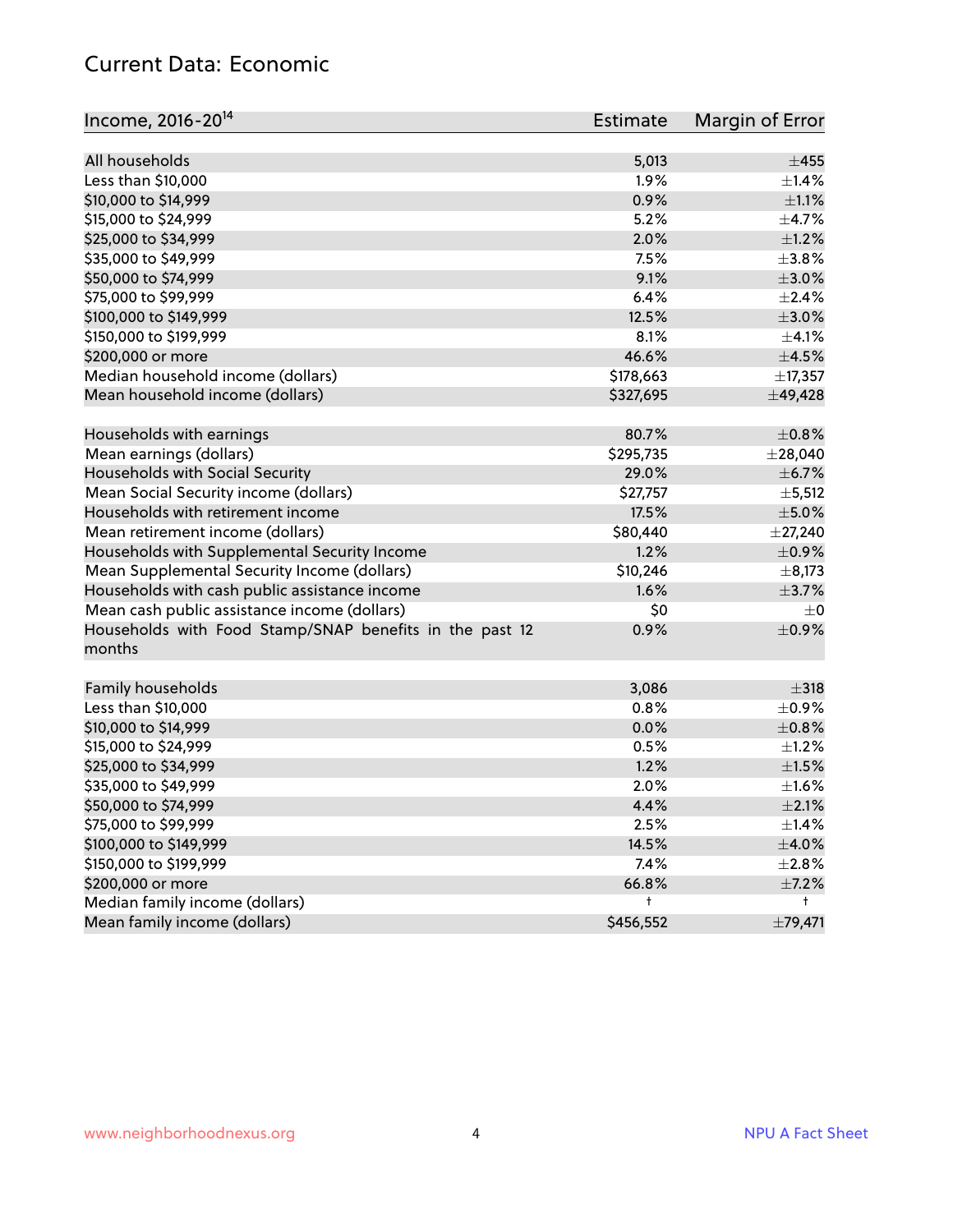## Current Data: Economic, continued...

| Income, 2016-20, continued <sup>15</sup>                     | <b>Estimate</b> | Margin of Error        |
|--------------------------------------------------------------|-----------------|------------------------|
|                                                              |                 |                        |
| Nonfamily households                                         | 1,928           | $\pm$ 392              |
| Median nonfamily income (dollars)                            | \$65,310        | ±8,275                 |
| Mean nonfamily income (dollars)                              | \$119,140       | ±33,552                |
| Median earnings for workers (dollars)                        | \$95,947        | ±4,881                 |
| Median earnings for male full-time, year-round workers       | $\ddagger$      | $\ddagger$             |
| (dollars)                                                    |                 |                        |
| Median earnings for female full-time, year-round workers     | \$95,907        | ±5,291                 |
| (dollars)                                                    |                 |                        |
| Per capita income (dollars)                                  | \$142,083       | ±21,313                |
|                                                              |                 |                        |
| Families Below Poverty Level, 2016-20 <sup>16</sup>          | <b>Estimate</b> | <b>Margin of Error</b> |
|                                                              |                 |                        |
| <b>All Families</b>                                          | 3,086           | $\pm$ 318              |
| Percent below poverty                                        | 1.5%            | $\pm$ 1.2%             |
| Families with related children under 18 years                | 1,543           | $\pm 216$              |
| Percent below poverty                                        | 3.0%            | $\pm 3.0\%$            |
| Families with related children under 5 years only            | 192             | $\pm$ 121              |
| Percent below poverty                                        | 0.0%            | ±21.9%                 |
| Married couple families                                      | 2,848           | $\pm$ 309              |
| Percent below poverty                                        | 1.0%            | $\pm 1.1\%$            |
| Married couple families with related children under 18 years | 1,348           | $\pm$ 191              |
| Percent below poverty                                        | 2.2%            | $\pm 2.3\%$            |
| Married couple families with related children under 5 years  | 169             | $\pm$ 108              |
| Percent below poverty                                        | 0.0%            | ±14.4%                 |
|                                                              |                 |                        |
| Families with female householder, no spouse present          | 178             | ±90                    |
| Percent below poverty                                        | 8.9%            | ±12.9%                 |
| Families with female householder, no spouse present with     | 145             | $\pm$ 83               |
| related children under 18 years                              |                 |                        |
| Percent below poverty                                        | 10.9%           | ±15.7%                 |
| Families with female householder, no spouse present with     | 15              | $\pm$ 39               |
| related children under 5 years                               | 0.0%            | ±166.6%                |
| Percent below poverty                                        |                 |                        |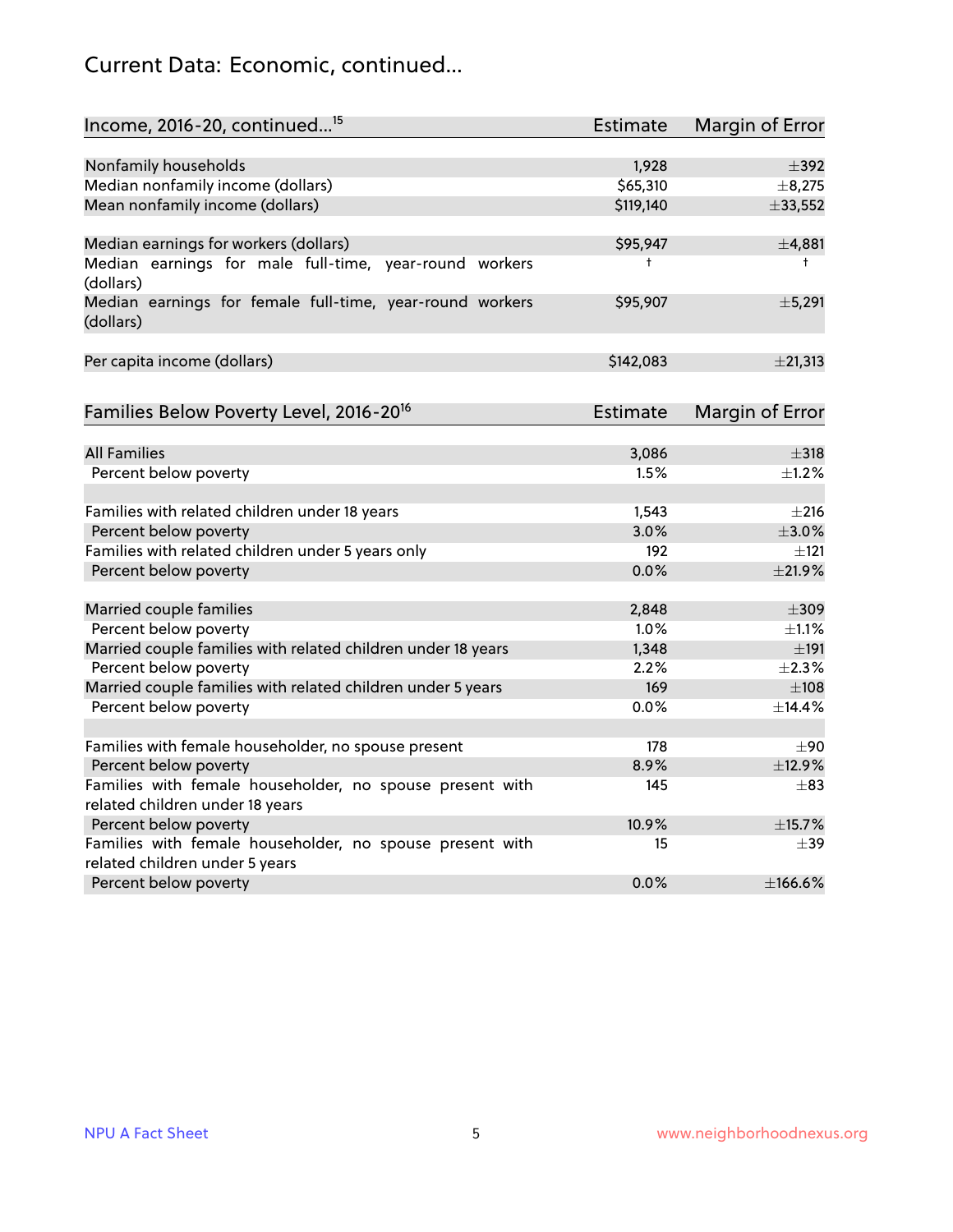## Current Data: Economic, continued...

| People Below Poverty Level, 2016-20 <sup>17</sup> | <b>Estimate</b> | Margin of Error |
|---------------------------------------------------|-----------------|-----------------|
|                                                   |                 |                 |
| Total population                                  | 11,571          | $\pm$ 974       |
| Percent below poverty                             | 2.7%            | $\pm 1.5\%$     |
| Population under 18 years                         | 2,771           | $\pm$ 381       |
| Percent below poverty                             | 3.4%            | $\pm$ 3.4%      |
| Population 18 years and over                      | 8,800           | $\pm 750$       |
| Percent below poverty                             | 2.5%            | $\pm$ 1.4%      |
| Population 18 to 64 years                         | 6,354           | $\pm$ 589       |
| Percent below poverty                             | 2.7%            | ±1.5%           |
| Population 65 years and over                      | 2,446           | ±464            |
| Percent below poverty                             | 2.0%            | $\pm 3.0\%$     |

| Poverty by Race/Ethnicity, 2016-20 <sup>18</sup> | <b>Estimate</b> | Margin of Error |
|--------------------------------------------------|-----------------|-----------------|
|                                                  |                 |                 |
| Non-Hispanic White population                    | 9,893           | ±962            |
| Percent below poverty                            | 2.8%            | ±1.6%           |
| <b>Black population</b>                          | 765             | $\pm 279$       |
| Percent below poverty                            | 1.1%            | $\pm 3.6\%$     |
| Asian population                                 | 464             | $\pm 217$       |
| Percent below poverty                            | 2.4%            | $\pm$ 7.2%      |
| Hispanic or Latino population                    | 241             | ±141            |
| Percent below poverty                            | 11.2%           | $\pm$ 11.4%     |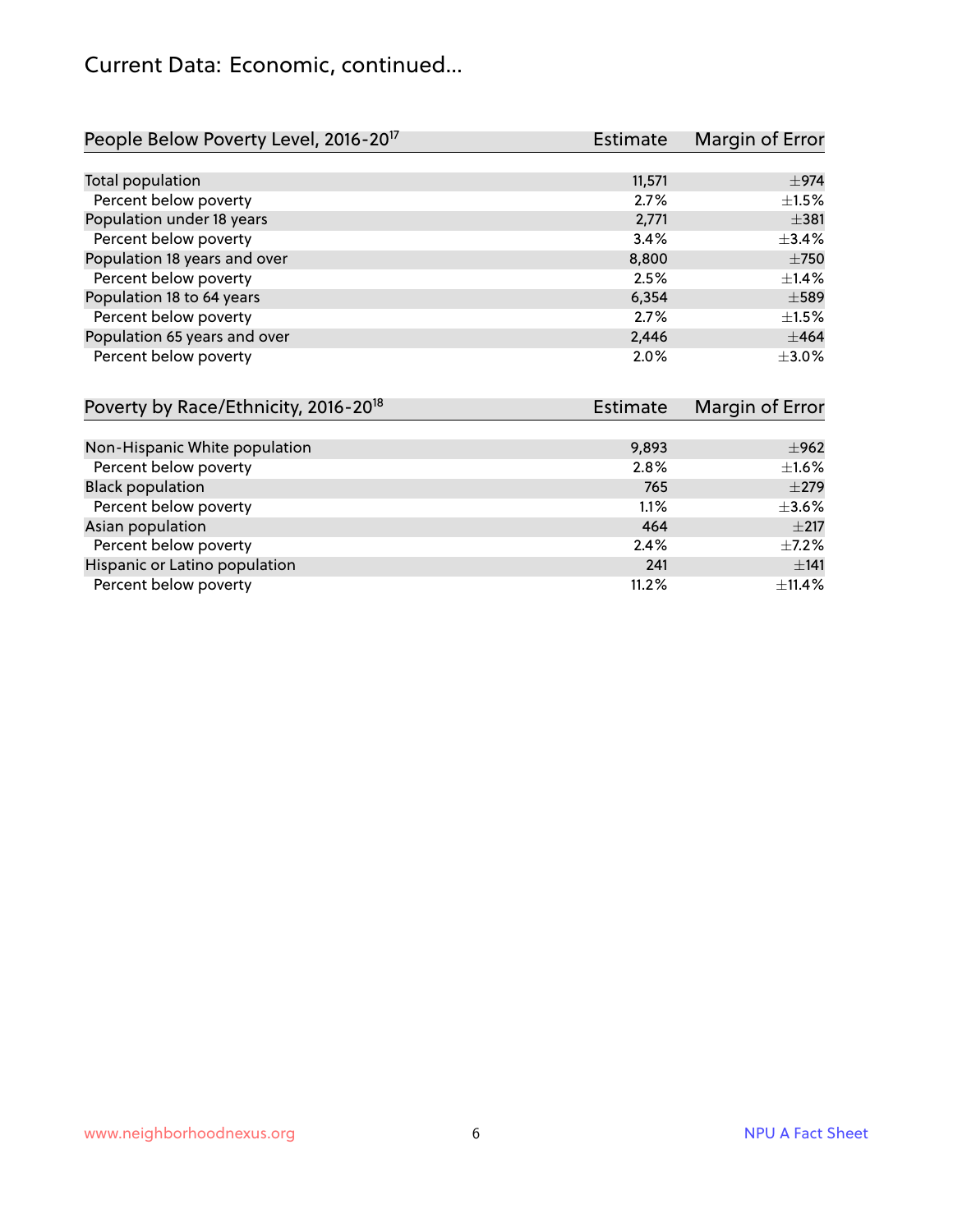## Current Data: Employment

| Employment Status, 2016-20 <sup>19</sup>                      | <b>Estimate</b> | Margin of Error |
|---------------------------------------------------------------|-----------------|-----------------|
|                                                               |                 |                 |
| Population 16 years and over                                  | 9,201           | $\pm$ 823       |
| In labor force                                                | 63.1%           | $\pm 2.9\%$     |
| Civilian labor force                                          | 63.0%           | $\pm 2.9\%$     |
| Employed                                                      | 61.0%           | $\pm$ 3.1%      |
| Unemployed                                                    | 1.9%            | $\pm1.6\%$      |
| <b>Armed Forces</b>                                           | 0.1%            | $\pm 1.2\%$     |
| Not in labor force                                            | 36.9%           | $\pm$ 4.5%      |
|                                                               |                 |                 |
| Civilian labor force                                          | 5,796           | $\pm$ 583       |
| <b>Unemployment Rate</b>                                      | 3.1%            | $\pm 2.5\%$     |
|                                                               |                 |                 |
| Females 16 years and over                                     | 4,636           | ±442            |
| In labor force                                                | 51.7%           | ±6.3%           |
| Civilian labor force                                          | 51.7%           | $\pm$ 6.3%      |
| Employed                                                      | 49.8%           | $\pm$ 6.3%      |
| Own children of the householder under 6 years                 | 603             | $\pm 208$       |
| All parents in family in labor force                          | 59.7%           | ±12.1%          |
|                                                               |                 |                 |
| Own children of the householder 6 to 17 years                 | 2,136           | $\pm$ 307       |
| All parents in family in labor force                          | 55.3%           | $\pm$ 8.9%      |
|                                                               |                 |                 |
| Industry, 2016-20 <sup>20</sup>                               | Estimate        | Margin of Error |
|                                                               |                 |                 |
| Civilian employed population 16 years and over                | 5,617           | $\pm$ 579       |
| Agriculture, forestry, fishing and hunting, and mining        | 0.3%            | $\pm$ 0.9%      |
| Construction                                                  | 1.9%            | $\pm 1.5\%$     |
| Manufacturing                                                 | 6.3%            | $\pm 2.1\%$     |
| Wholesale trade                                               | 2.8%            | ±1.6%           |
| Retail trade                                                  | 5.8%            | $\pm 2.2\%$     |
| Transportation and warehousing, and utilities                 | 3.2%            | $\pm 1.5\%$     |
| Information                                                   | 3.6%            | ±1.8%           |
| Finance and insurance, and real estate and rental and leasing | 17.9%           | $\pm$ 3.3%      |
| Professional, scientific, and management, and administrative  | 31.6%           | $\pm$ 6.6%      |
| and waste management services                                 |                 |                 |
| Educational services, and health care and social assistance   | 18.7%           | ±3.3%           |
| Arts, entertainment, and recreation, and accommodation and    | 3.2%            | $\pm 1.8\%$     |
| food services                                                 |                 |                 |
| Other services, except public administration                  | 3.3%            | $\pm 2.6\%$     |
| Public administration                                         | 1.6%            | $\pm 1.1\%$     |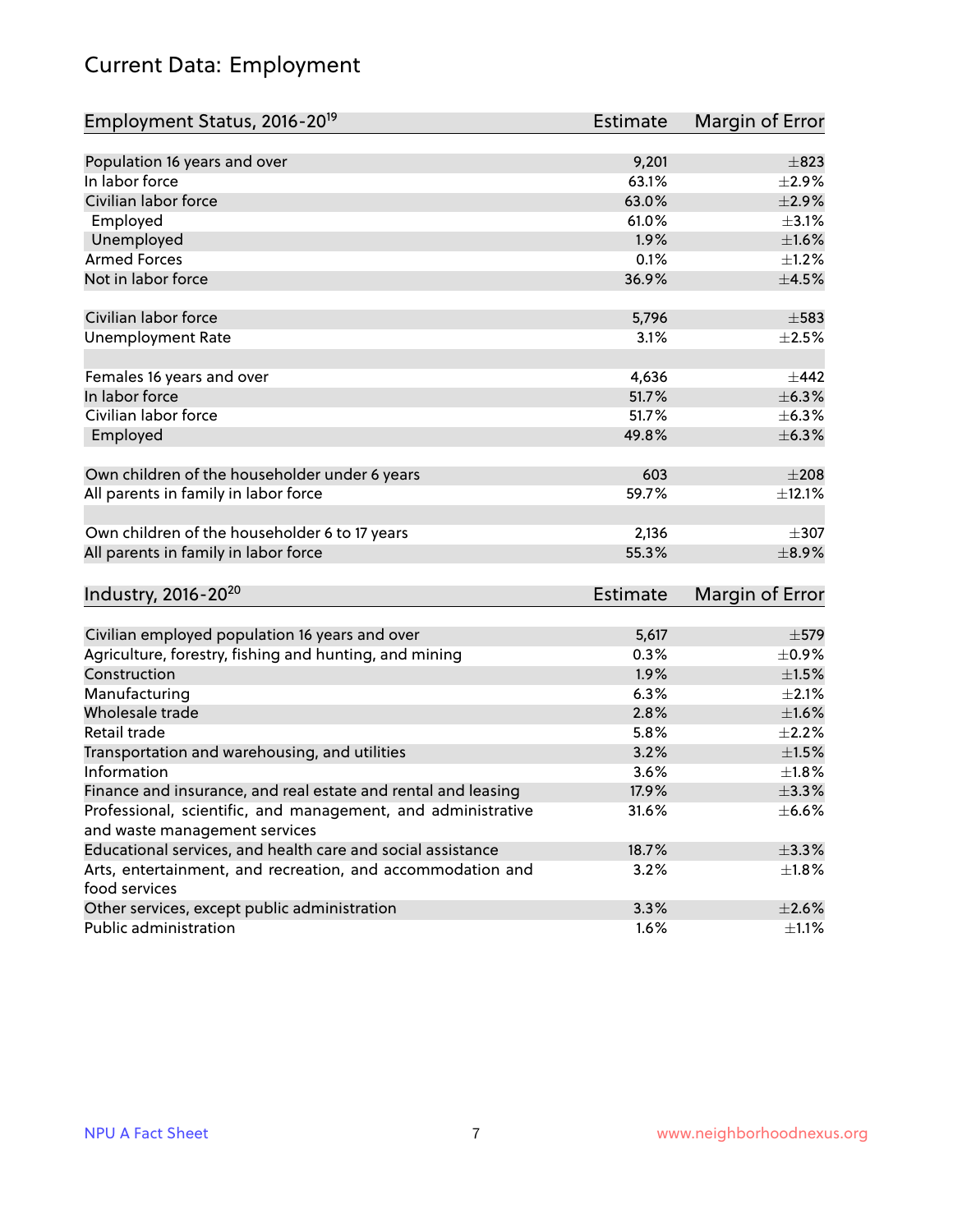## Current Data: Employment, continued...

| Occupation, 2016-20 <sup>21</sup>                            | <b>Estimate</b> | Margin of Error |
|--------------------------------------------------------------|-----------------|-----------------|
| Civilian employed population 16 years and over               | 5,617           | $\pm$ 579       |
| Management, business, science, and arts occupations          | 73.8%           | $\pm 3.6\%$     |
| Service occupations                                          | 2.8%            | $\pm 1.7\%$     |
| Sales and office occupations                                 | 19.9%           | $\pm$ 4.7%      |
| Natural resources, construction, and maintenance occupations | 0.4%            | $\pm$ 0.7%      |
| Production, transportation, and material moving occupations  | 3.2%            | $\pm 1.6\%$     |
| Class of Worker, 2016-20 <sup>22</sup>                       | <b>Estimate</b> | Margin of Error |
| Civilian employed population 16 years and over               | 5,617           | $\pm$ 579       |
| Private wage and salary workers                              | 87.5%           | $\pm 2.1\%$     |
| Government workers                                           | 5.3%            | ±1.9%           |
| Self-employed in own not incorporated business workers       | 7.0%            | $\pm$ 3.1%      |
| Unpaid family workers                                        | 0.2%            | $\pm$ 0.6%      |
|                                                              |                 |                 |
| Job Flows, 2019 <sup>23</sup>                                |                 | 2019            |
| Total Jobs in NPU                                            |                 | 7,360           |
| Held by residents of NPU                                     |                 | 2.6%            |
| Held by non-residents of NPU                                 |                 | 97.4%           |
| Jobs by Industry Sector, 2019 <sup>24</sup>                  |                 | 2019            |
| Total Jobs in NPU                                            |                 | 7,360           |
| <b>Goods Producing sectors</b>                               |                 | 3.8%            |
| Trade, Transportation, and Utilities sectors                 |                 | 9.2%            |
| All Other Services sectors                                   |                 | 87.0%           |
| Total Jobs in NPU held by NPU residents                      |                 | 194             |
| <b>Goods Producing sectors</b>                               |                 | 6.2%            |
| Trade, Transportation, and Utilities sectors                 |                 | 7.7%            |
| All Other Services sectors                                   |                 | 86.1%           |
| Jobs by Earnings, 2019 <sup>25</sup>                         |                 | 2019            |
|                                                              |                 |                 |
| Total Jobs in NPU                                            |                 | 7,360           |
| Jobs with earnings \$1250/month or less                      |                 | 20.1%           |
| Jobs with earnings \$1251/month to \$3333/month              |                 | 26.5%           |
| Jobs with earnings greater than \$3333/month                 |                 | 53.4%           |
| Total Jobs in NPU held by NPU residents                      |                 | 194             |
| Jobs with earnings \$1250/month or less                      |                 | 22.7%           |
| Jobs with earnings \$1251/month to \$3333/month              |                 | 24.2%           |
| Jobs with earnings greater than \$3333/month                 |                 | 53.1%           |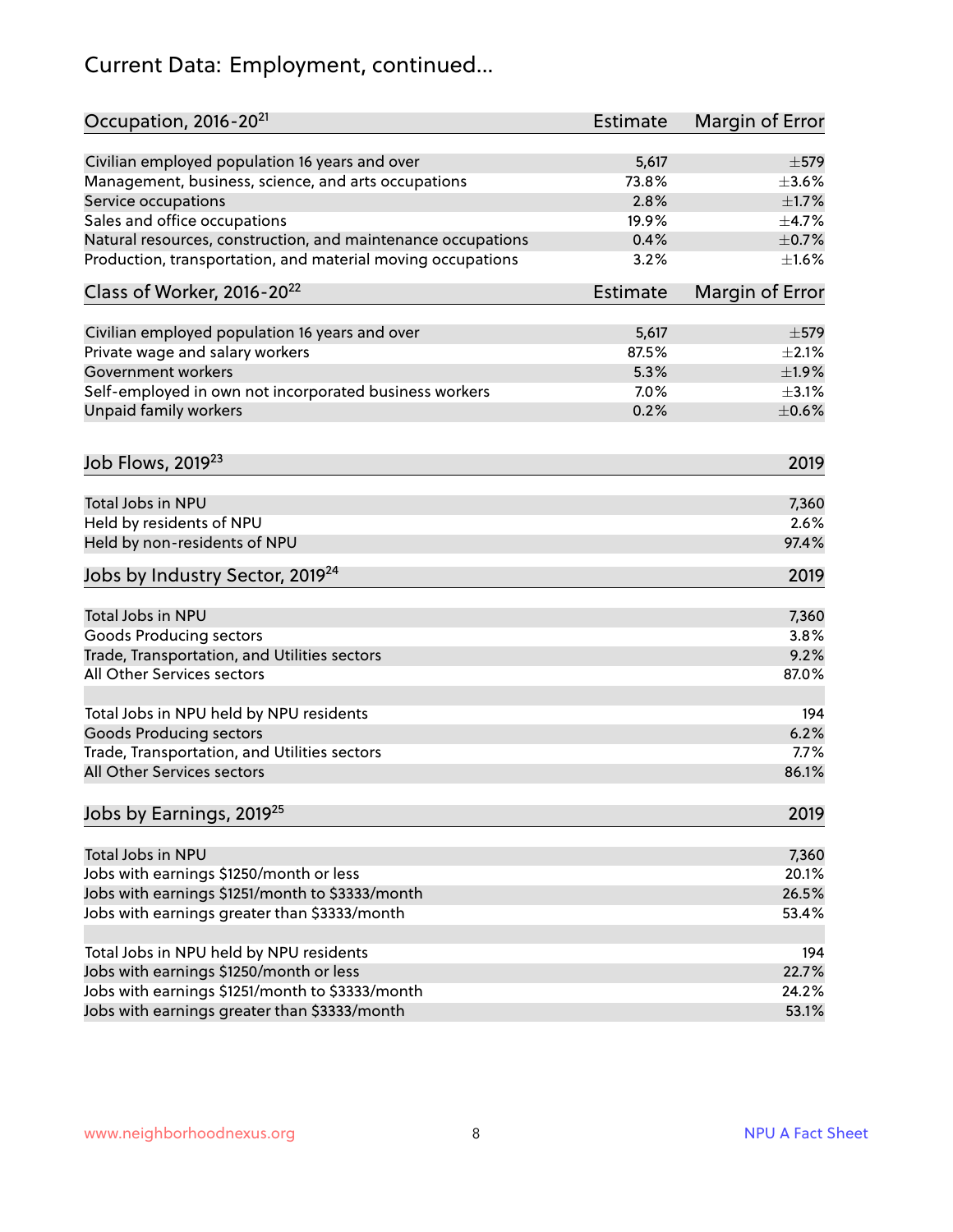## Current Data: Employment, continued...

| Jobs by Age of Worker, 2019 <sup>26</sup> | 2019  |
|-------------------------------------------|-------|
|                                           |       |
| Total Jobs in NPU                         | 7,360 |
| Jobs with workers age 29 or younger       | 20.1% |
| Jobs with workers age 30 to 54            | 57.3% |
| Jobs with workers age 55 or older         | 22.6% |
|                                           |       |
| Total Jobs in NPU held by NPU residents   | 194   |
| Jobs with workers age 29 or younger       | 11.9% |
| Jobs with workers age 30 to 54            | 51.5% |
| Jobs with workers age 55 or older         | 36.6% |

#### Current Data: Education

| School Enrollment, 2016-20 <sup>27</sup>       | Estimate | Margin of Error |
|------------------------------------------------|----------|-----------------|
|                                                |          |                 |
| Population 3 years and over enrolled in school | 2,709    | $\pm$ 366       |
| Nursery school, preschool                      | $8.0\%$  | $\pm$ 4.9%      |
| Kindergarten                                   | 6.8%     | $+3.4%$         |
| Elementary school (grades 1-8)                 | 48.0%    | $\pm$ 6.5%      |
| High school (grades 9-12)                      | 27.3%    | $+6.4%$         |
| College or graduate school                     | 10.0%    | $\pm$ 4.0%      |

| Educational Attainment, 2016-20 <sup>28</sup> | Estimate | Margin of Error |
|-----------------------------------------------|----------|-----------------|
|                                               |          |                 |
| Population 25 years and over                  | 8,386    | $\pm 794$       |
| Less than 9th grade                           | 0.2%     | $\pm$ 0.8%      |
| 9th to 12th grade, no diploma                 | 0.6%     | $\pm1.0\%$      |
| High school graduate (includes equivalency)   | 2.6%     | ±1.1%           |
| Some college, no degree                       | 6.8%     | $\pm 2.1\%$     |
| Associate's degree                            | 3.4%     | $\pm$ 2.9%      |
| Bachelor's degree                             | 44.1%    | $\pm$ 4.3%      |
| Graduate or professional degree               | 42.2%    | $\pm$ 3.7%      |
|                                               |          |                 |
| Percent high school graduate or higher        | 99.2%    | $\pm$ 12.9%     |
| Percent bachelor's degree or higher           | 86.3%    | $\pm$ 11.5%     |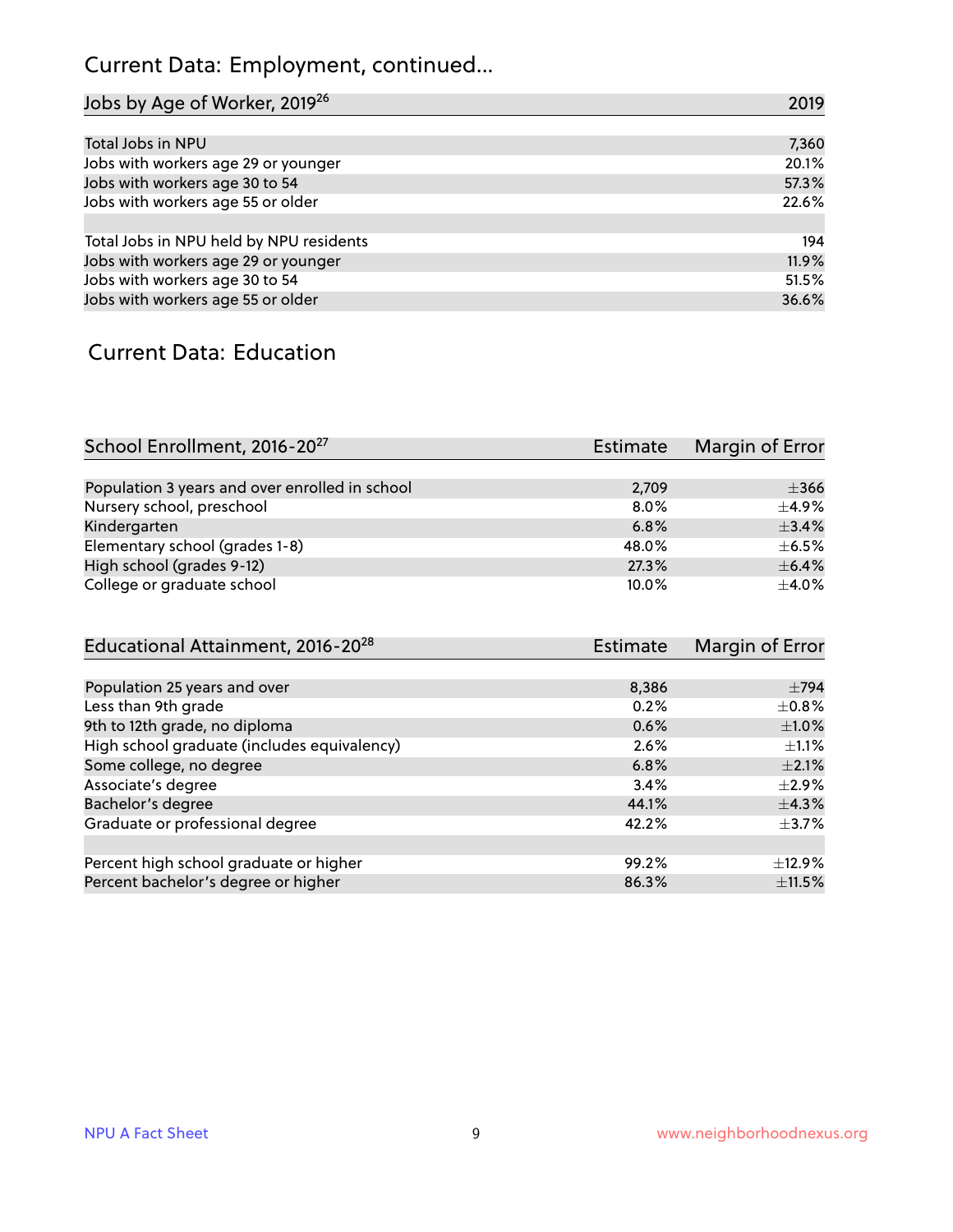#### Current Data: Housing

| Households by Type, 2016-20 <sup>29</sup>            | <b>Estimate</b> | Margin of Error |
|------------------------------------------------------|-----------------|-----------------|
|                                                      |                 |                 |
| Total households                                     | 5,013           | $\pm 455$       |
| Family households (families)                         | 61.5%           | $\pm 3.0\%$     |
| With own children under 18 years                     | 30.2%           | $\pm$ 3.1%      |
| Married-couple family                                | 56.8%           | ±3.3%           |
| With own children of the householder under 18 years  | 26.3%           | $\pm 2.8\%$     |
| Male householder, no spouse present, family          | 1.2%            | $\pm 1.1\%$     |
| With own children of the householder under 18 years  | 1.0%            | $\pm1.0\%$      |
| Female householder, no spouse present, family        | 3.6%            | $\pm 1.8\%$     |
| With own children of the householder under 18 years  | 2.9%            | $\pm1.6\%$      |
| Nonfamily households                                 | 38.5%           | $\pm$ 7.0%      |
| Householder living alone                             | 33.0%           | $\pm$ 6.2%      |
| 65 years and over                                    | 15.6%           | $\pm$ 5.8%      |
|                                                      |                 |                 |
| Households with one or more people under 18 years    | 30.8%           | $\pm 2.9\%$     |
| Households with one or more people 65 years and over | 35.2%           | $\pm$ 6.4%      |
| Average household size                               | 2.31            | $\pm$ 0.29      |
| Average family size                                  | 2.98            | $+0.42$         |
|                                                      |                 |                 |
| Housing Occupancy, 2016-20 <sup>30</sup>             | <b>Estimate</b> | Margin of Error |
| Total housing units                                  | 5,613           | $\pm$ 442       |
| Occupied housing units                               | 89.3%           | $\pm$ 4.0%      |
| Vacant housing units                                 | 10.7%           | $\pm$ 3.8%      |
|                                                      |                 |                 |
| Homeowner vacancy rate                               | 2.2             | ±1.9            |
| Rental vacancy rate                                  | 5.4             | $+5.4$          |
| Units in Structure, 2016-20 <sup>31</sup>            | <b>Estimate</b> | Margin of Error |
| Total housing units                                  | 5,613           | $\pm$ 442       |
| 1-unit, detached                                     | 59.3%           | $\pm$ 3.1%      |
| 1-unit, attached                                     | 8.6%            | $\pm 4.6\%$     |
|                                                      |                 | $\pm$ 0.5%      |
| 2 units                                              | 0.2%            |                 |
| 3 or 4 units                                         | 1.1%            | $\pm 0.8\%$     |
| 5 to 9 units                                         | 2.8%            | $\pm 1.9\%$     |
| 10 to 19 units                                       | 3.9%            | $\pm 2.0\%$     |
| 20 or more units                                     | 23.8%           | $\pm$ 4.4%      |
| Mobile home                                          | 0.3%            | $\pm$ 0.6%      |
| Boat, RV, van, etc.                                  | 0.0%            | $\pm$ 0.4%      |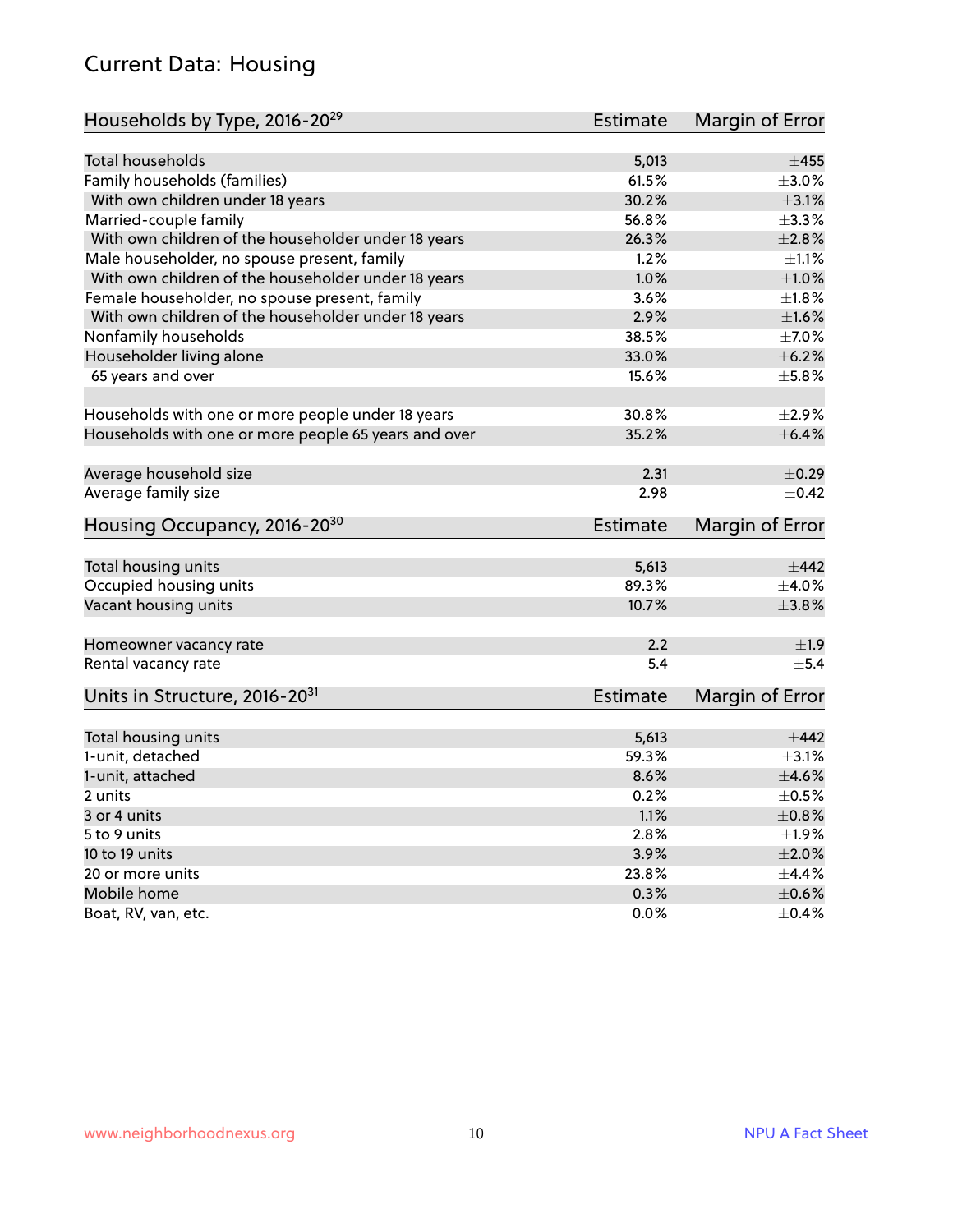#### Current Data: Housing, continued...

| Year Structure Built, 2016-20 <sup>32</sup>    | <b>Estimate</b> | Margin of Error |
|------------------------------------------------|-----------------|-----------------|
| Total housing units                            | 5,613           | $\pm$ 442       |
| Built 2014 or later                            | 4.6%            | $\pm 2.2\%$     |
| Built 2010 to 2013                             | 1.8%            | $\pm 1.1\%$     |
| Built 2000 to 2009                             | 12.3%           | ±4.2%           |
| Built 1990 to 1999                             | 22.3%           | ±4.8%           |
| Built 1980 to 1989                             | 14.6%           | $\pm 3.0\%$     |
| Built 1970 to 1979                             | 8.1%            | $\pm 2.6\%$     |
| Built 1960 to 1969                             | 14.0%           | ±2.8%           |
| Built 1950 to 1959                             | 15.9%           | $\pm$ 3.7%      |
| Built 1940 to 1949                             | 4.1%            | $\pm$ 3.8%      |
| Built 1939 or earlier                          | 2.4%            | $\pm 1.8\%$     |
|                                                |                 |                 |
| Housing Tenure, 2016-2033                      | Estimate        | Margin of Error |
| Occupied housing units                         | 5,013           | $\pm 455$       |
| Owner-occupied                                 | 71.2%           | $\pm$ 4.5%      |
| Renter-occupied                                | 28.8%           | ±4.8%           |
|                                                |                 |                 |
| Average household size of owner-occupied unit  | 2.56            | $\pm$ 0.37      |
| Average household size of renter-occupied unit | 1.70            | $\pm$ 0.22      |
| Residence 1 Year Ago, 2016-20 <sup>34</sup>    | Estimate        | Margin of Error |
|                                                |                 |                 |
| Population 1 year and over                     | 11,569          | $\pm$ 967       |
| Same house                                     | 87.5%           | $\pm$ 3.8%      |
| Different house in the U.S.                    | 11.9%           | $\pm 2.9\%$     |
| Same county                                    | 7.0%            | $\pm 2.2\%$     |
| Different county                               | 4.9%            | $\pm 2.0\%$     |
| Same state                                     | 2.5%            | $\pm 1.5\%$     |
| Different state                                | 2.4%            | ±1.4%           |
| Abroad                                         | 0.6%            | $\pm$ 0.6%      |
| Value of Housing Unit, 2016-20 <sup>35</sup>   | Estimate        | Margin of Error |
| Owner-occupied units                           | 3,570           | $\pm$ 394       |
| Less than \$50,000                             | 0.8%            | $\pm 2.0\%$     |
| \$50,000 to \$99,999                           | 0.4%            | $\pm 1.6\%$     |
| \$100,000 to \$149,999                         | 1.8%            | $\pm$ 1.3%      |
| \$150,000 to \$199,999                         | 1.2%            | $\pm 1.1\%$     |
| \$200,000 to \$299,999                         | 4.4%            | $\pm 2.7\%$     |
| \$300,000 to \$499,999                         | 8.7%            | $\pm 3.0\%$     |
| \$500,000 to \$999,999                         | 36.1%           | $\pm$ 8.3%      |
| \$1,000,000 or more                            | 46.6%           | $\pm$ 7.1%      |
|                                                |                 |                 |
| Mortgage Status, 2016-20 <sup>36</sup>         | <b>Estimate</b> | Margin of Error |
|                                                |                 |                 |
| Owner-occupied units                           | 3,570           | $\pm$ 394       |
| Housing units with a mortgage                  | 64.6%           | $\pm$ 6.6%      |
| Housing units without a mortgage               | 35.4%           | $\pm$ 6.5%      |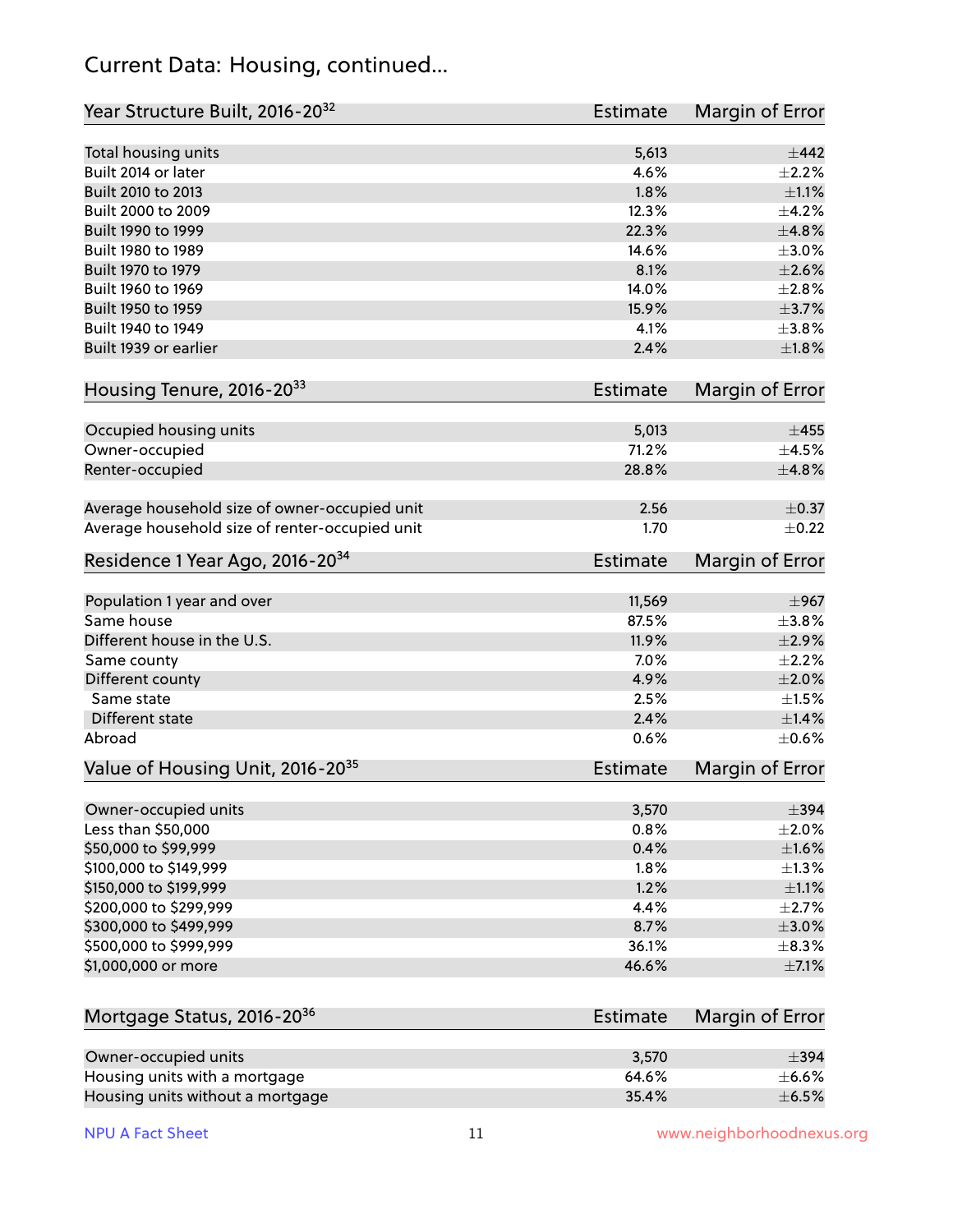## Current Data: Housing, continued...

| Selected Monthly Owner Costs, 2016-20 <sup>37</sup> | <b>Estimate</b> | Margin of Error |
|-----------------------------------------------------|-----------------|-----------------|
|                                                     |                 |                 |
| Housing units with a mortgage                       | 2,308           | $\pm$ 347       |
| Less than \$300                                     | 0.0%            | $\pm 1.5\%$     |
| \$300 to \$499                                      | 0.0%            | $\pm 1.5\%$     |
| \$500 to \$999                                      | $1.8\%$         | $\pm 2.5\%$     |
| \$1,000 to \$1,499                                  | 5.7%            | $\pm$ 4.1%      |
| \$1,500 to \$1,999                                  | 6.1%            | $\pm$ 9.6%      |
| \$2,000 to \$2,999                                  | 12.6%           | $\pm$ 5.1%      |
| \$3,000 or more                                     | 73.8%           | $\pm$ 3.9%      |
|                                                     |                 |                 |
| Median (dollars)                                    | $\ddagger$      | $\ddagger$      |
|                                                     |                 |                 |
| Housing units without a mortgage                    | 1,262           | $\pm 271$       |
| Less than \$150                                     | 0.8%            | $\pm 2.9\%$     |
| \$150 to \$249                                      | 0.0%            | $\pm 2.7\%$     |
| \$250 to \$349                                      | 0.0%            | $\pm 2.7\%$     |
| \$350 to \$499                                      | 0.7%            | $\pm$ 3.1%      |
| \$500 to \$699                                      | 5.1%            | $\pm$ 4.0%      |
| \$700 or more                                       | 93.4%           | ±10.1%          |
|                                                     |                 |                 |
| Median (dollars)                                    | t               | t               |

| Selected Monthly Owner Costs as a Percentage of | <b>Estimate</b> | Margin of Error |
|-------------------------------------------------|-----------------|-----------------|
| Household Income, 2016-20 <sup>38</sup>         |                 |                 |
|                                                 |                 |                 |
| Housing units with a mortgage <sup>39</sup>     | 2,290           | $\pm$ 402       |
| Less than 20.0 percent                          | 48.5%           | $\pm$ 4.8%      |
| 20.0 to 24.9 percent                            | 9.4%            | $\pm 3.6\%$     |
| 25.0 to 29.9 percent                            | 10.5%           | $\pm$ 4.8%      |
| 30.0 to 34.9 percent                            | 3.5%            | $\pm 2.2\%$     |
| 35.0 percent or more                            | 28.1%           | $\pm$ 11.8%     |
|                                                 |                 |                 |
| Housing units without a mortgage <sup>40</sup>  | 1,262           | $\pm 284$       |
| Less than 10.0 percent                          | 59.3%           | ±13.7%          |
| 10.0 to 14.9 percent                            | 13.6%           | $\pm$ 6.3%      |
| 15.0 to 19.9 percent                            | 3.1%            | $\pm$ 4.1%      |
| 20.0 to 24.9 percent                            | 5.9%            | $\pm$ 4.4%      |
| 25.0 to 29.9 percent                            | $1.8\%$         | $\pm$ 1.9%      |
| 30.0 to 34.9 percent                            | 2.4%            | $\pm 2.4\%$     |
| 35.0 percent or more                            | 13.8%           | $\pm$ 5.8%      |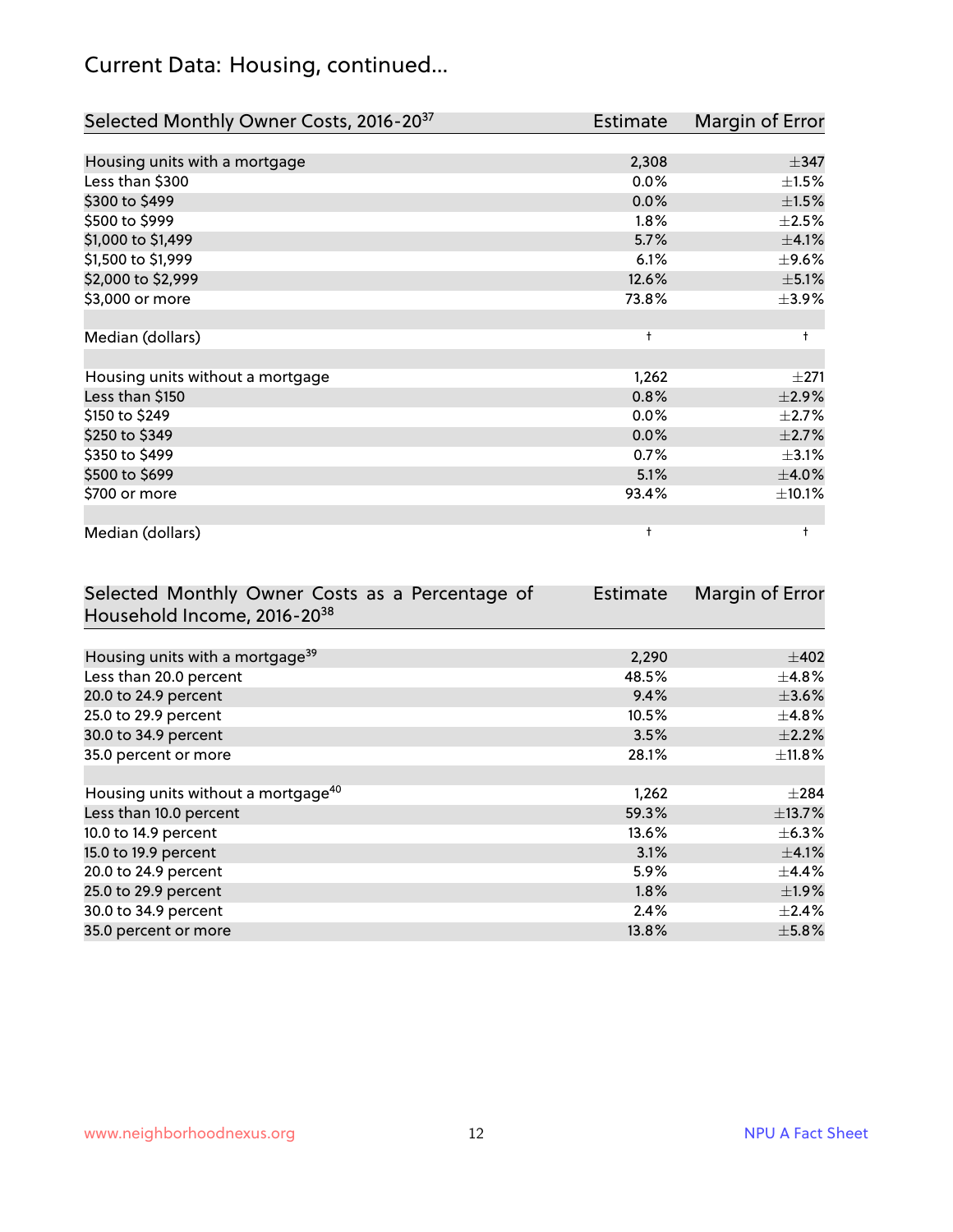#### Current Data: Housing, continued...

| Gross Rent, 2016-20 <sup>41</sup>               | Estimate        | Margin of Error |
|-------------------------------------------------|-----------------|-----------------|
|                                                 |                 |                 |
| Occupied units paying rent                      | 1,397           | $\pm 267$       |
| Less than \$200                                 | 1.9%            | $\pm$ 4.7%      |
| \$200 to \$499                                  | 2.8%            | $\pm$ 4.7%      |
| \$500 to \$749                                  | 0.3%            | $\pm$ 3.9%      |
| \$750 to \$999                                  | 0.2%            | $\pm 3.0\%$     |
| \$1,000 to \$1,499                              | 27.9%           | $\pm$ 8.8%      |
| \$1,500 to \$1,999                              | 35.5%           | ±14.9%          |
| \$2,000 or more                                 | 31.5%           | $\pm$ 8.7%      |
| Median (dollars)                                | \$1,740         | $\pm$ 85        |
|                                                 |                 |                 |
| No rent paid                                    | 47              | $\pm 63$        |
|                                                 |                 |                 |
| Gross Rent as a Percentage of Household Income, | <b>Estimate</b> | Margin of Error |
| $2016 - 20^{42}$                                |                 |                 |
|                                                 |                 |                 |
| Occupied units paying rent <sup>43</sup>        | 1,387           | $\pm$ 321       |
| Less than 15.0 percent                          | 24.9%           | ±14.9%          |
| 15.0 to 19.9 percent                            | 15.7%           | $\pm$ 7.2%      |
| 20.0 to 24.9 percent                            | 12.0%           | $\pm$ 5.6%      |
| 25.0 to 29.9 percent                            | 8.9%            | $\pm 4.5\%$     |
| 30.0 to 34.9 percent                            | 9.3%            | $\pm$ 5.8%      |
| 35.0 percent or more                            | 29.2%           | $\pm$ 8.3%      |

## Current Data: Transportation

| Commuting to Work, 2016-20 <sup>44</sup>  | <b>Estimate</b> | Margin of Error |
|-------------------------------------------|-----------------|-----------------|
|                                           |                 |                 |
| Workers 16 years and over                 | 5,605           | $\pm 634$       |
| Car, truck, or van - drove alone          | 78.3%           | $\pm$ 12.3%     |
| Car, truck, or van - carpooled            | 2.9%            | $\pm1.8\%$      |
| Public transportation (excluding taxicab) | 0.3%            | $\pm$ 0.6%      |
| Walked                                    | 0.8%            | $\pm 1.1\%$     |
| Other means                               | 3.2%            | $\pm 2.0\%$     |
| Worked at home                            | 14.5%           | $\pm$ 5.2%      |
|                                           |                 |                 |
| Mean travel time to work (minutes)        | 23.8            | $\pm 1.4$       |

| Access to a Vehicle, 2016-20 <sup>45</sup> | Estimate | Margin of Error |
|--------------------------------------------|----------|-----------------|
|                                            |          |                 |
| Occupied housing units                     | 5,013    | $\pm 455$       |
| No vehicles available                      | 3.8%     | $+2.2%$         |
| 1 vehicle available                        | 33.0%    | $\pm$ 7.3%      |
| 2 vehicles available                       | 38.4%    | $\pm$ 5.4%      |
| 3 or more vehicles available               | 24.8%    | $\pm$ 3.6%      |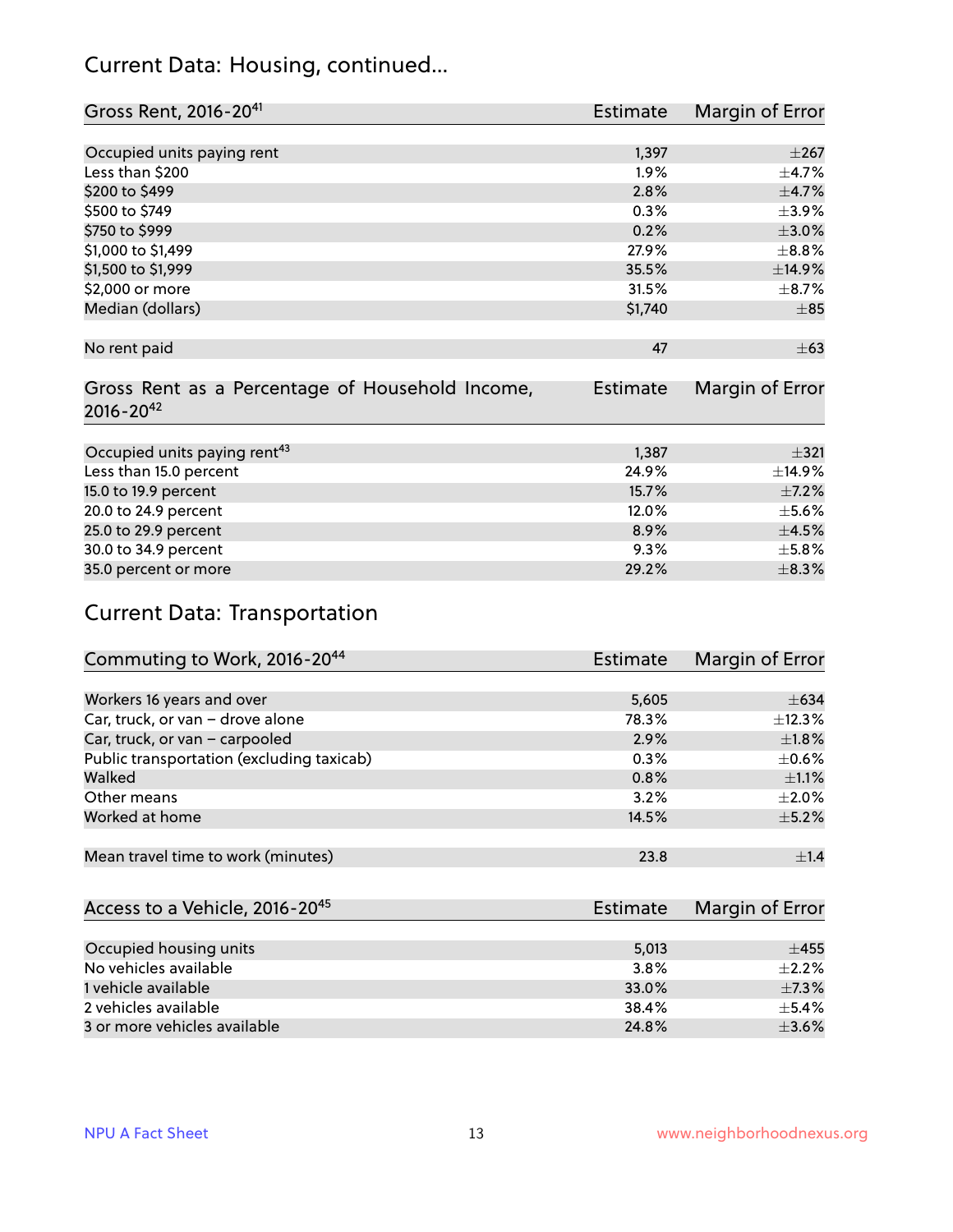#### Current Data: Health

| Health Insurance coverage, 2016-2046                    | Estimate | Margin of Error |
|---------------------------------------------------------|----------|-----------------|
|                                                         |          |                 |
| Civilian Noninstitutionalized Population                | 11,597   | $\pm$ 977       |
| With health insurance coverage                          | 98.0%    | $\pm$ 11.5%     |
| With private health insurance coverage                  | 90.0%    | $\pm$ 1.2%      |
| With public health coverage                             | 20.4%    | $\pm$ 4.4%      |
| No health insurance coverage                            | 2.0%     | $\pm1.0\%$      |
| Civilian Noninstitutionalized Population Under 19 years | 2,910    | ±2,910          |
| No health insurance coverage                            | 3.1%     | ±2.8%           |
|                                                         |          |                 |
| Civilian Noninstitutionalized Population 19 to 64 years | 6,242    | $\pm 638$       |
| In labor force:                                         | 4,986    | $\pm$ 598       |
| Employed:                                               | 4,835    | $\pm$ 596       |
| With health insurance coverage                          | 98.3%    | $\pm 2.1\%$     |
| With private health insurance coverage                  | 98.2%    | $\pm 2.2\%$     |
| With public coverage                                    | 0.2%     | $\pm$ 0.5%      |
| No health insurance coverage                            | 1.7%     | $\pm1.0\%$      |
| Unemployed:                                             | 151      | $\pm$ 596       |
| With health insurance coverage                          | 78.3%    | ±25.7%          |
| With private health insurance coverage                  | 77.4%    | $\pm 25.6\%$    |
| With public coverage                                    | 0.9%     | ±16.7%          |
| No health insurance coverage                            | 21.7%    | $\pm 28.2\%$    |
| Not in labor force:                                     |          | $\pm 238$       |
|                                                         | 1,256    |                 |
| With health insurance coverage                          | 97.5%    | $\pm1.6\%$      |
| With private health insurance coverage                  | 93.2%    | $\pm$ 3.9%      |
| With public coverage                                    | 4.9%     | $\pm$ 4.7%      |
| No health insurance coverage                            | 2.5%     | $\pm$ 3.1%      |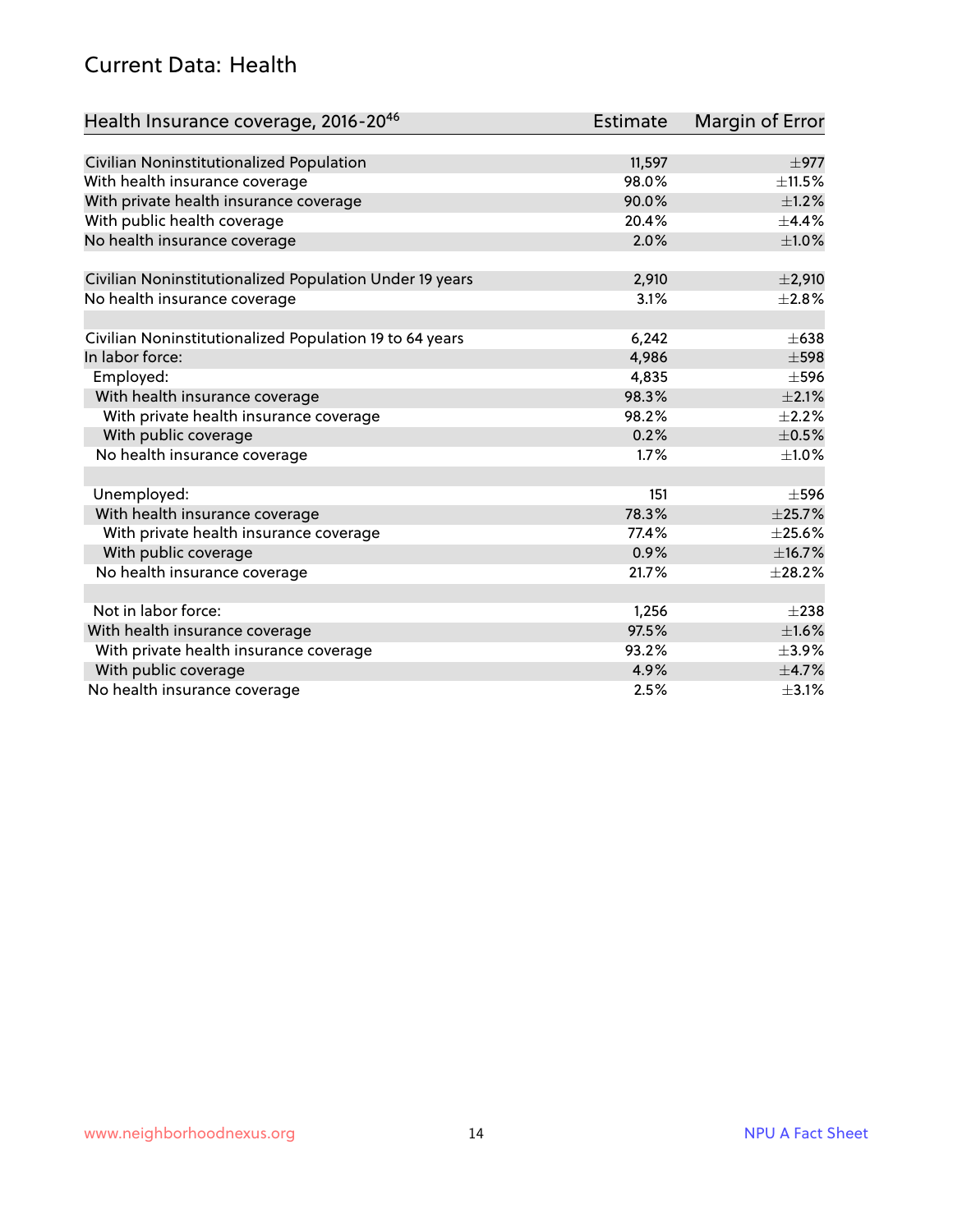#### Notes:

- 1. Source: U.S. Census Bureau, Decennial Census 2000, SF1 tables P8, P12; American Community Survey, tables B01001, B03002
- 2. This category includes Pacific Islanders, Native Americans and Alaska Natives, people who identify as some other race, and those who identify as bi/multi racial.
- 3. Source: U.S. Census Bureau, Decennial Census 2000, SF1 tables P15, P16, P18, P19; American Community Survey, tables B11001, B11005, B11003
- 4. Source: U.S. Census Bureau, Decennial Census 2000, SF3 table P37; American Community Survey, table B15002
- 5. Source: U.S. Census Bureau, Longitudinal Employer-Household Dynamics Residential Area Characteristics, Table JT01 (Primary Jobs); Workplace Area Characteristics, Table JT00 (All Jobs)
- 6. Source: U.S. Census Bureau, Decennial Census 2000, SF3 tables P52, P87; American Community Survey, tables B19001, B17001
- 7. Source: U.S. Census Bureau, Decennial Census 2000, SF1 tables H3, H4; American Community Survey, tables B25002, B25009
- 8. Source: U.S. Census Bureau, Decennial Census 2000, SF3 table H44; American Community Survey, tables B25044
- 9. Source: Atlanta Police Department, COBRA; U.S. Census Bureau, American Community Survey, table B01001
- 10. Source: U.S. Census Bureau, American Community Survey, table B01001
- 11. Source: U.S. Census Bureau, American Community Survey, table B03002
- 12. Source: U.S. Census Bureau, American Community Survey, table B05002
- 13. Source: U.S. Census Bureau, American Community Survey, table B05003
- 14. Source: U.S. Census Bureau, American Community Survey, tables B19001, B19025, B19051, B19061, B19055, B19065, B19059, B19069, B19056, B19066, B19057, B19067, B22001, B19101, B19127
- 15. Source: U.S. Census Bureau, American Community Survey, tables B19201, B19214, B20017, B19313
- 16. Source: U.S. Census Bureau, American Community Survey, table B17010
- 17. Source: U.S. Census Bureau, American Community Survey, tables B17001, B17006, B17021, B17007. Table totals may be lower than the total population, as they are based on the population for whom poverty status is determined.
- 18. Source: U.S. Census Bureau, American Community Survey, B17001H, B17001B, B17001D, B17001I. Table totals may be lower than the total population, as they are based on the population for whom poverty status is determined.
- 19. Source: U.S. Census Bureau, American Community Survey, tables B23001, B23008
- 20. Source: U.S. Census Bureau, American Community Survey, table C24030
- 21. Source: U.S. Census Bureau, American Community Survey, table C24010
- 22. Source: U.S. Census Bureau, American Community Survey, table B24080
- 23. Source: U.S. Census Bureau, Longitudinal Employer-Household Dynamics Origin-Destination Data, Tables JT00 Main and JT00 Aux
- 24. Source: U.S. Census Bureau, Longitudinal Employer-Household Dynamics Origin-Destination Data, Tables JT00 Main and JT00 Aux
- 25. Source: U.S. Census Bureau, Longitudinal Employer-Household Dynamics Origin-Destination Data, Tables JT00 Main and JT00 Aux
- 26. Source: U.S. Census Bureau, Longitudinal Employer-Household Dynamics Origin-Destination Data, Tables JT00 Main and JT00 Aux
- 27. Source: U.S. Census Bureau, American Community Survey, table B14001
- 28. Source: U.S. Census Bureau, American Community Survey, table B15002
- 29. Source: U.S. Census Bureau, American Community Survey, tables B11001, B11003, B11007, B11005, B09019
- 30. Source: U.S. Census Bureau, American Community Survey, tables B25002, B25003, B25004
- 31. Source: U.S. Census Bureau, American Community Survey, table B25024
- 32. Source: U.S. Census Bureau, American Community Survey, table B25034
- 33. Source: U.S. Census Bureau, American Community Survey, tables B25009, B25008, B25003
- 34. Source: U.S. Census Bureau, American Community Survey, table B07003
- 35. Source: U.S. Census Bureau, American Community Survey, table B25075. This value is self-reported and may differ from home values as determined by the County Tax Assessor.
- 36. Source: U.S. Census Bureau, American Community Survey, table B25081
- 37. Source: U.S. Census Bureau, American Community Survey, table B25087
- 38. Source: U.S. Census Bureau, American Community Survey, table B25091
- 39. Excludes units where Selected Monthly Owner Costs as a Percentage of Income cannot be computed.
- 40. Excludes units where Selected Monthly Owner Costs as a Percentage of Income cannot be computed.
- 41. Source: U.S. Census Bureau, American Community Survey, table B25063
- 42. Source: U.S. Census Bureau, American Community Survey, table B25070
- 43. Excludes units where Gross Rent as a Percentage of Income cannot be computed.
- 44. Source: U.S. Census Bureau, American Community Survey, tables B08101, B08013
- 45. Source: U.S. Census Bureau, American Community Survey, table B25044
- 46. Source: U.S. Census Bureau, American Community Survey, tables B18135, B27011

The dagger (†) symbol denotes values that cannot be computed.